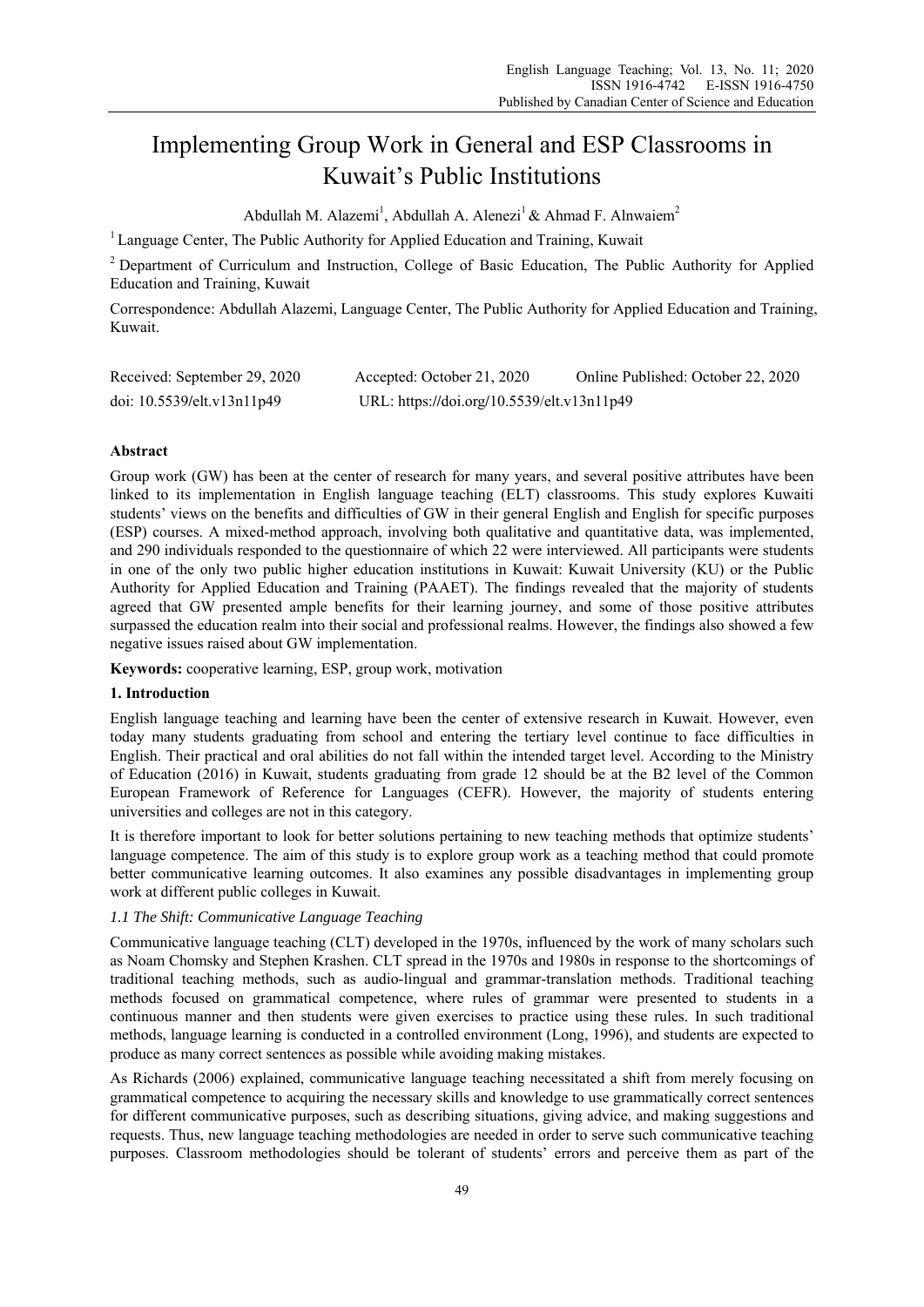learning journey; they should also provide students with opportunities to practice what they have learned in real-life situations as well as allow students to build both fluency and accuracy.

#### *1.2 Student-Centered Classrooms*

In line with the norms of CLT, the shift of focus in the classroom moved from teachers to students. The latter became the center of attention as they were in the middle of the learning journey. Moreover, learners had to be more involved in classroom activities instead of being expected to sit and absorb information presented by the teacher. In CLT classrooms, teachers serve as facilitators and monitors as students begin taking control of their own learning by listening to their peers and interacting with them in group work and pair activities.

In a communicative classroom, the teacher sets the activity and provides the necessary tools needed; it is the learner's role to act out the activity from beginning to end, with the help of the teacher when needed. Hamza (1994) explained that the learner should be able to understand what kinds of experiences and inputs ought to be encountered, how to make sense of them, and how to go beyond the information given to draw generalizations from the content. Such a role does not minimize the importance of the teachers in the communicative classroom, as they need to guide students and encourage them to make decisions as well as discuss and negotiate among themselves. Teachers should also make use of the input they gain from students to identify their strengths and weaknesses and shape the coming activities to cater to their needs. Such a step will help teachers provide a better learning environment and maximize students' learning experience.

#### *1.3 Group Work*

Group work (GW) is a student-centered way of teaching that helps students learn through interaction with each other in authentic contexts (Rance-Roney, 2010). Therefore, group work encourages students to work in teams, accomplish tasks, and construct knowledge through collaborative learning. The major theoretical hypotheses to second language learning (input, output, interactional hypothesis, and sociocultural theory) have weighed in on the importance of group work in promoting students' language abilities. Moreover, GW offers students a better chance at experiencing meaningful learning, which in return leads to longer retention than rote learning (Brown, 2001).

In other words, GW moves students from a textbook-learning atmosphere to one in which they experience face-to-face practices, negotiate meaning, adopt roles, and exchange real-life conversations. In this way, learning becomes more relevant, contextualized, and appealing to students and moves them away from the memorization and drills found in indoctrination processes. As Salas (2005) put it,

group work supports and reinforces the application of the multiple intelligences theory in which learners make use of their individual abilities to accomplish a task. In this way, learners can participate by doing what they like or are very good at, for example, drawing, writing, reporting, among others. (p. 4)

In this case, students are able to express their own ability in a secure environment; thus, learners' autonomy and responsibility are encouraged.

Several studies have been conducted in this area, reflecting the effectiveness of group work as a method of teaching. Alfares (2017) explored Saudi students' benefits and difficulties when engaging in group work in English as foreign language (EFL) classrooms. The results indicated a general consensus regarding many benefits, all relating to the development of their knowledge of the language, motivation to learn, and academic learning. Chiriac (2014) conducted research to elucidate students' positive and negative views on group work and how they affected their academic achievement. The findings indicated that the majority of students believed group work facilitated their learning; they also benefited in other areas, such as by building their collaborative abilities.

#### **2. Purpose of the Study**

The Kuwaiti government recognizes the importance of English and has therefore consumed a lot of resources to promote better English language teaching (ELT) and learning. The ELT learning objectives are well stated and focused. However, the de facto practices are far from this idealistically written reality. Although the Ministry of Education has promoted the implementation of the communicative language approach when teaching English and set the general aims of teaching as providing students with new modern ways of language acquisition while leaving behind the "old-fashioned" skill-drilling methods that are textbook oriented (Ministry of Education, 2016), the de facto practices still rely on drilling techniques as well as teacher-centered classrooms. Classroom distribution is based on rows, keeping students distant from each other—a layout that does not appropriately utilize students' potential. These education errors that contradict the core of communicative language teaching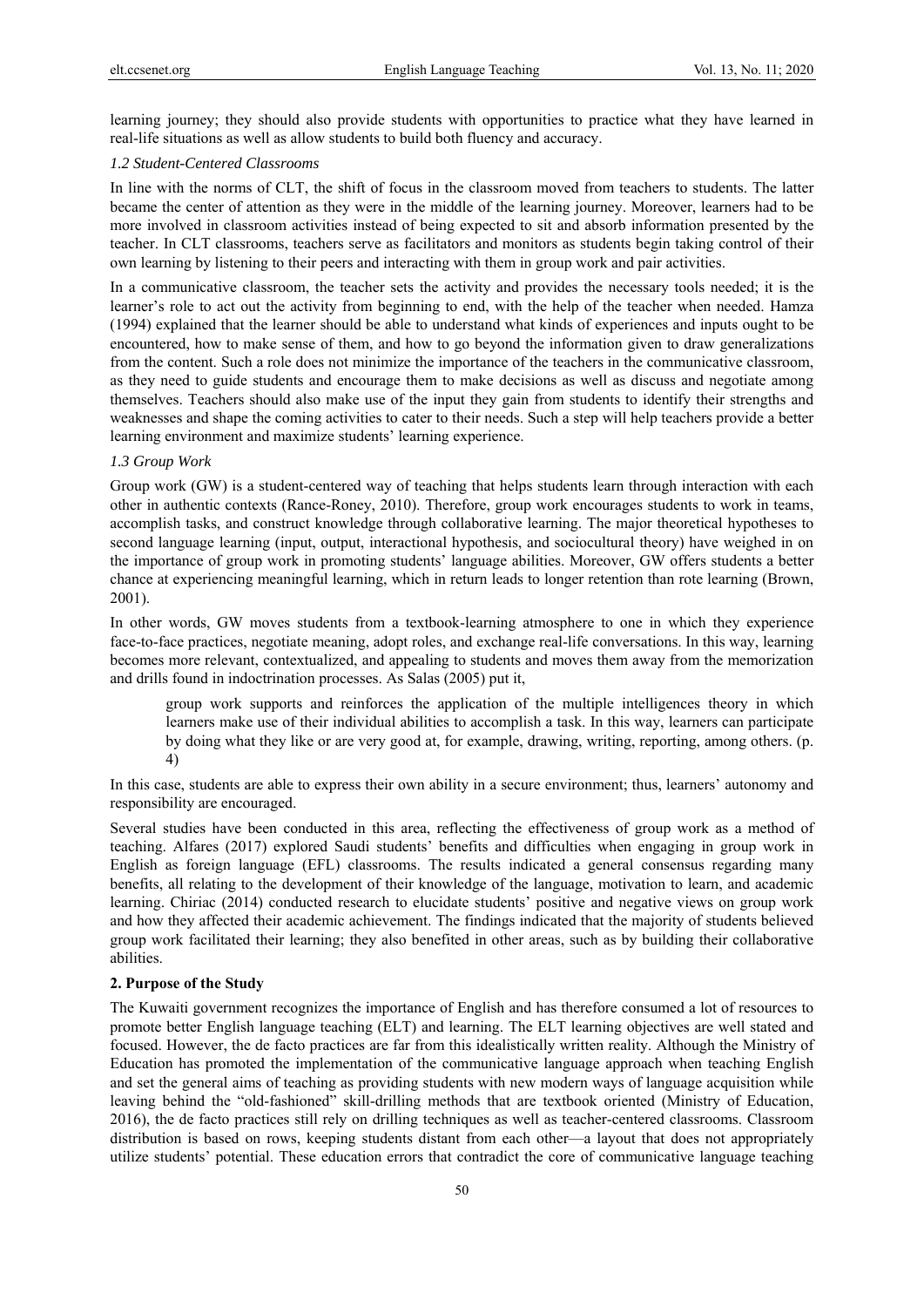are also extended to the tertiary level. Students advance to higher education with such a mentality, as they are used to receiving rather than producing language and negotiating proper language meaning. Thus, the Ministry of Higher Education needs to promote better teaching methods rather than continuously focusing on changing the curriculums.

Alazemi (2017) mentioned little research has been conducted to thoroughly evaluate the current trends in English language teaching in Kuwait. He also demonstrated how the current teaching practices are more in line with the grammar-translation method and audio-lingual method tenets than the communicative approach tenets. The former methods focus on content rather than language use. Researchers in Kuwait have raised several critical issues for decades, such as teacher-centered classrooms and distribution of classrooms, but these issues have yet to be resolved. The continuity of such ideologies, which support student separation and teacher-centered classrooms, hinder the development of students' language skills.

According to Kuwait University (2016), students have a general overall weakness in their command of English when they reach the university level. Its report also acknowledged that 62% of the university's students resort to private tuition, which has become more of a phenomenon. Alshatti and Sabti (2012) corroborated such findings, as they found that secondary students attend private tutoring in order to improve their language abilities. Existing research in Kuwait (Al-Rabah et al., 2016) has shown the positive attributes of GW in exposing students to the second language and providing them with adequate opportunities for negotiating meaning. When teachers do not employ communicative teaching methods, students can receive new language knowledge, but not be able to produce it.

Such findings, as well as those found in similar neighboring countries, show that a critical and major intervention is needed. Schools and universities need to address these problems by implementing new teaching methods rather than merely changing curriculums. The current study argues that GW is one of the many solutions that could enable students to promote their language abilities. The current study implements an exploratory method that aims to explore learners' perceptions toward the benefits of GW in promoting better language abilities. It also aims to investigate their attitudes toward group work and determine whether any barriers hinder such progression.

Furthermore, the study focuses on students from Kuwait University (KU) and the Public Authority for Applied Education and Training (PAAET)—the only two public higher education institutions in Kuwait. These institutions teach 85% of school graduates (Alazemi, 2017), making it a logical choice to evaluate their teaching methods and investigate students' perceptions of GW in both their general and English for specific purposes (ESP) modules. Both institutions claim to have student-centered classrooms and aim to equip students with the necessary language abilities to prepare them for the job market.

Two research questions have been developed to achieve the aim of the study:

- 1) What are the benefits of group work as identified by Kuwaiti EFL students?
- 2) What are the disadvantages of group work as identified by Kuwaiti EFL students?

## **3. Methodology**

This study implements a sequential mixed method design, thereby adopting both qualitative and quantitative methods of data collection, although more weight is given to the qualitative data as such information is more suitable for answering the research questions. In the first stage, a closed-ended item questionnaire with a 5-point Likert scale was used. The questionnaire consisted of 22 items that were divided into 3 sections; (1) demographic information, (2) benefits of GW, and (3) issues related to GW. In the second stage, semi-structured interviews were conducted, and participants were selected based on the criteria that they had already completed the first stage and were willing to participate in the interviews. The interviews were conducted by the first author in Arabic, and they were transcribed for predetermined specific themes that aimed to look at the benefits and disadvantages of group work. The importance of such a methodology allows one method to support the other and devise a better outcome (Bryman, 2012; Perry, 2011). It also helps gather as much information in the first stage to better focus the questions in the second stage (Dörnyei, 2007). This will allow for presenting thorough insights into the investigated phenomenon and elicit the participants' views in a deeper scope.

Therefore, after administering the questionnaire and analyzing the answers, the questions for the interviews were developed and analyzed. Both methods underwent a pilot study to address any discrepancies and misunderstandings and ensure the validity of both methods. The pilot study included 22 students, both males and females, from KU and PAAET. A few modifications were made to the sentence order of some questionnaire items after the pilot study to minimize any possible confusion.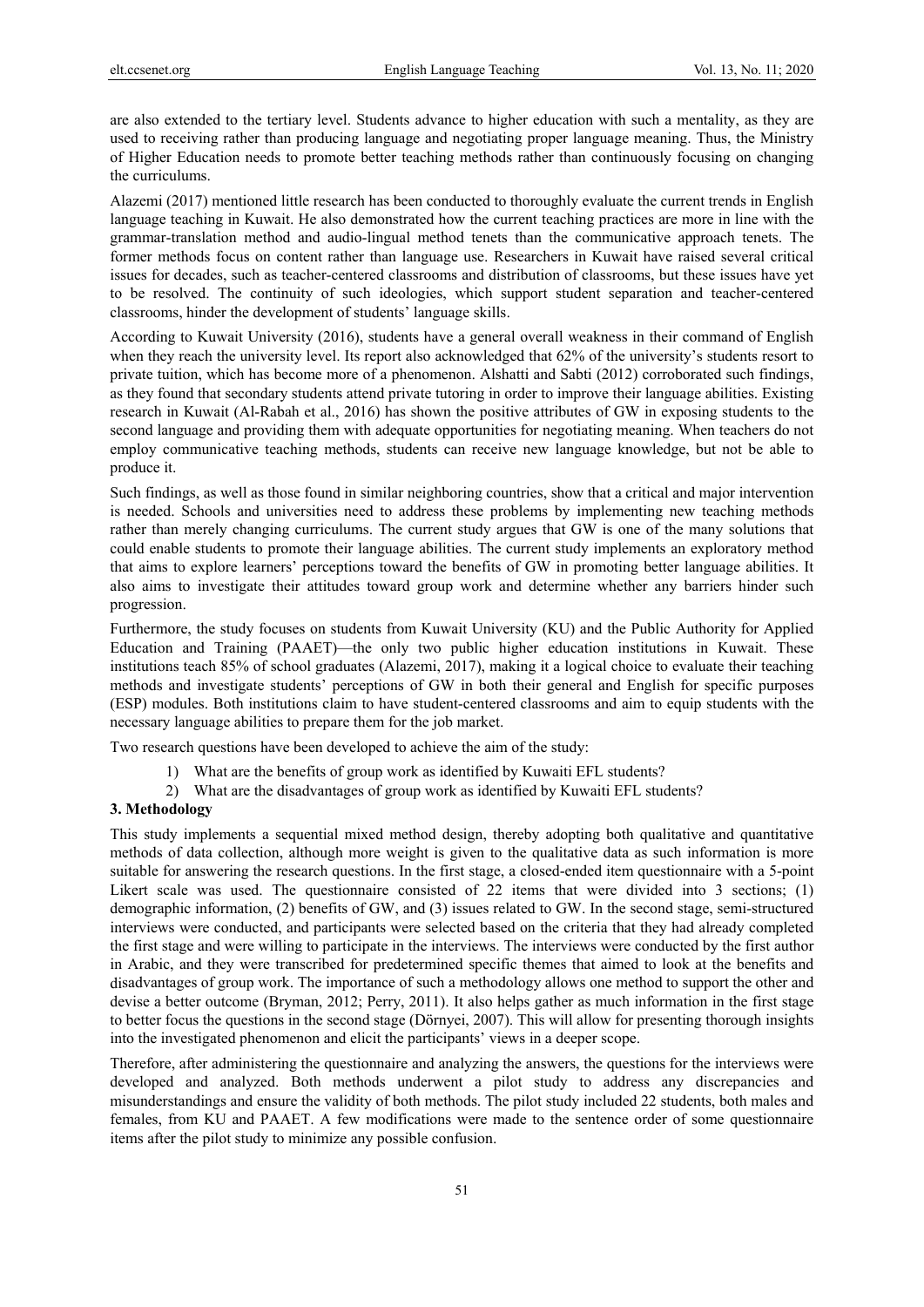### **4. Data Collection**

Participants were purposively chosen from KU and PAAET because these public institutions ought to be aligned with the objectives of public secondary schools. Students from both institutions were randomly selected from different genders, disciplines, ages, and years of study. Participants had to meet certain general criteria to be eligible:

- 1) Be a current student in a public higher education institute
- 2) Have graduated from a public school
- 3) Have enrolled in at least one ELT course
- 4) Have experienced group work in an ELT classroom at their current institution

The researcher contacted the two institutions for consent to conduct the research; approval was obtained from both relevant English departments. During the first stage, the questionnaire was distributed to the students and administered by the researcher. Students willing to participate in the interviews were asked to provide their contact information. During the preparation of the second stage, students were asked to sign a consent form, and it was made clear to them that they had the choice to not respond to any question for any reason. In total, 290 students completed the questionnaire of which 22 (14 males and 8 females) participated in the interview stage. The participants ranged from 18 to 23 years old, from different university years and several science disciplines. For the questionnaire, 150 students were from KU and 140 from PAAET; and for the interviews. 12 students from KU and 10 from PAAET.

#### **5. Results**

The results indicated a general positive tendency toward GW, although several negative points also emerged. Two major themes were identified based on the findings: the positive tendency, which encompasses both academic and personal gains, and the negative tendency, which also encompasses both academic and personal gains.

#### *5.1 Benefits*

#### 5.1.1 Positive Academic Gains

The majority of participants (87%) explained how GW proposes many positive academic attributes. They illustrated that it helps them learn the content better, as Hanoof echoed a shared point with her colleagues during her interview:

*I have many opportunities to understand the intended content when it is an active classroom. For example, in a formal lecture I only have the opportunity to learn from the teacher, and if I miss anything then that is it. But in GW I can discuss and ask without interrupting the flow of the lessons.* 

| <b>Item</b>                                                | Agree | <b>Neutral</b> | <b>Disagree</b> |
|------------------------------------------------------------|-------|----------------|-----------------|
| Working in groups helps me learn the course content better | 82%   | 6%             | $2\%$           |

Several students shared that GW provides more teaching opportunities, as they are able to listen to both the teacher and their peers. Furthermore, 82% of the questionnaire respondents agreed that GW improved their academic competence, which was a point mentioned by the majority of participants on both the questionnaire and/or in the interview. According to Hanoof and some of her colleagues, this "multiple source" input allows students to ask their peers when they miss something rather than allowing the information to slip away, which is especially useful if they feel shy about interrupting the lesson.

In addition, according to both questionnaire and interview results, 86% of participants believed that GW opens pathways to new knowledge and experiences. Ali explained that discussing and engaging in conversations with colleagues allows students to share knowledge:

*When I am asked to do a task with my colleagues, we all have an extra opportunity to explore new information. For example, one of us could present new information and/or we could exchange new ideas about a certain task we are doing. Different students have different ideas, so the discussion will be rich and full of new knowledge.* 

19 other interviewees as well as 90% of the questionnaire respondents agreed with this statement. Students explained that discussing ideas with several students increases the possibility of attaining new knowledge. The different experiences and backgrounds that students bring to GW make it a rich experience that provides them with ample benefits. In GW students are also able to help their colleagues by explaining the content, as Talal illustrated: "*We are able to help each other and explain to each other because we understand what we go*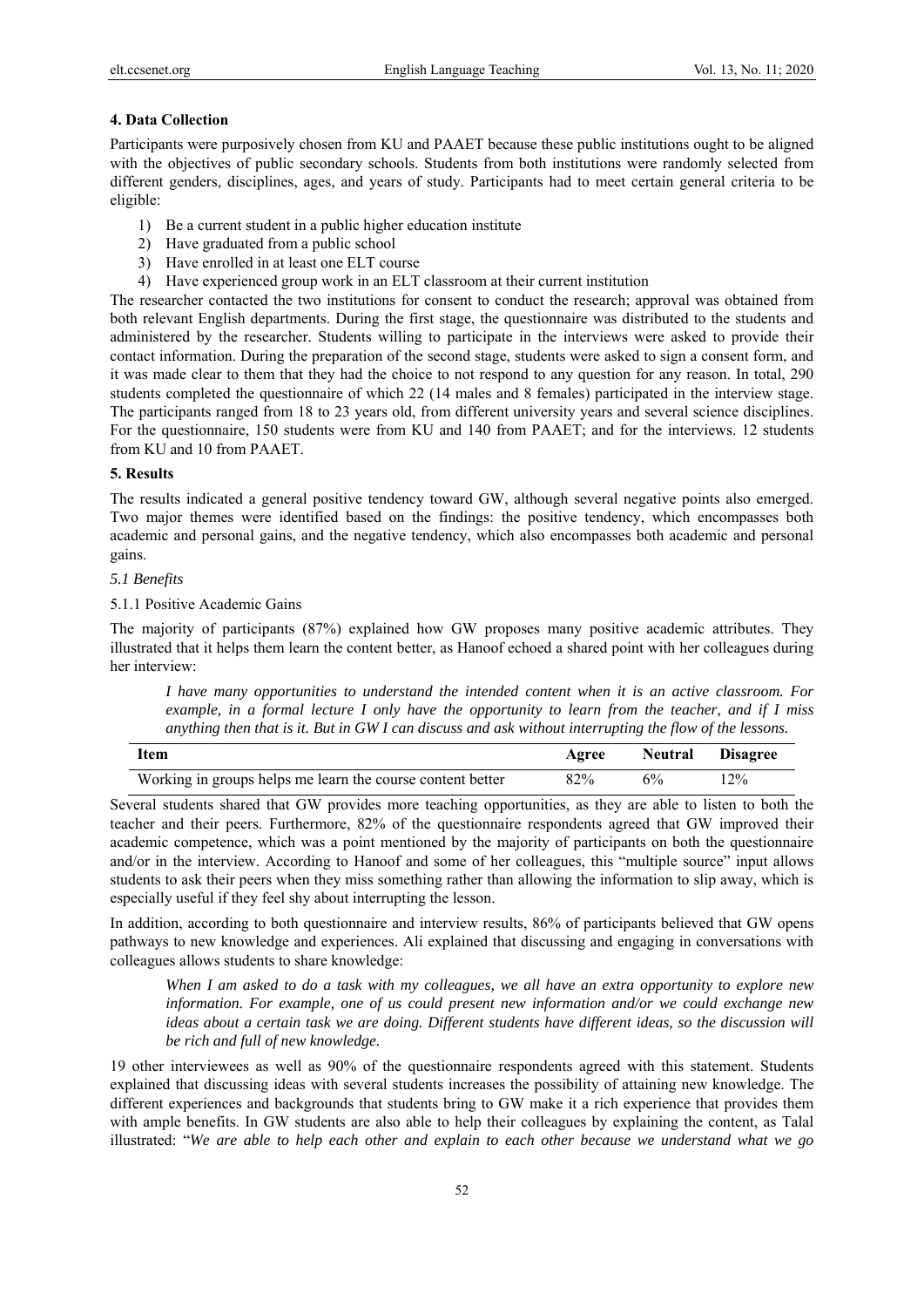*through, and our language level most of the times is close so we can deliver the content in a simpler way.*" Talal explained that students are able to help each other better in GW because of a mutual understanding—namely, they have similar experiences and go through the same learning process. This could help students as they understand each other better and go through the same learning problems. Furthermore, teachers usually teach the whole class without focusing on individual differences, so their colleagues could provide an additional explanation that suits their level.

Other students explained how GW was an excellent exercise to practice their speaking skills. Mariam clarified:

*During group work we can practice our speaking skills and improve them because we continuously work in our groups and talk to each other. Furthermore, we do every exercise with each other, so we tend to have more time to speak. More importantly, during GW we are talking to our friends and colleagues, so we are more relaxed.* 

Mariam indicated how GW provides an exciting and familiar environment for students. This environment helps them develop their command of English, as they feel more comfortable when speaking and listening within a supportive atmosphere.

#### 5.1.2 Overcoming Obstacles

Both interviewees and questionnaire respondents noted how GW allowed them to overcome certain limitations that hindered their English learning progression. These limitations have set students back and did not allow them to develop properly. For example, students explained that GW helps them overcome shyness and thus practice certain skills. Aziz stated that:

*Many students have a shyness problem; they are scared of making a mistake and coming across as "fools." The problem is that, when you are shy, you do not have the opportunity to practice the language. Students do not trust themselves with the language because they do not use it a lot. As the saying goes "practice makes perfect." GW allows us to speak in a safe environment; we (students) feel more comfortable talking to each other.* 

Aziz described how GW provides students with enough room to express themselves in English because they overcome shyness, which is a daunting obstacle that many students face. Students are shy because they do not want to seem incapable in front of their colleagues, so they refrain from participating, which consequently leads to hindering their learning/teaching process. GW comes as a safe gate for them to practice their speaking with no tension or pressure, leading to a better learning experience. These findings were also supported by the questionnaire results, as 80% of the respondents agreed that GW helps them overcome shyness.

One of the major obstacles that students face when learning English is the loss of motivation, and the participants believed that GW helped them be more motivated and willing to engage in tasks and exercises. They felt that, when learning alone, they do not have the necessary motivation to practice their language skills. Furthermore, they preferred to be passive learners during teacher-centered classrooms. As Huda explained:

*Usually in teacher-centered classrooms I do not have the energy and/or the drive to participate, engage, and learn. I would prefer to sit the whole class doing nothing and waiting for the lessons to end rather than be motivated and engaged with the needed tasks. However, with GW it is more fun and we are happy to do the tasks. I feel like a different student when I am in a class that implements GW—you really feel the need to engage, talk, and discuss with our friends.* 

| <b>Ouestionnaire Item</b>                              | Agree |       | <b>Neutral Disagree</b> |
|--------------------------------------------------------|-------|-------|-------------------------|
| Working in groups makes lectures more exciting and fun | 88%   | $2\%$ | 10%                     |

Huda agreed with 88% of the questionnaire respondents and other interviewees that GW made English classrooms exciting and engaging, which led to increased motivation. They indicated how GW made them active rather than passive learners, as it allowed them to participate more and engage in a more fruitful environment. As Khaled stated:

*In our classrooms we usually have 35 to 45 students and the duration is only 1 hour, so teachers do not have time to make sure that everyone is participating and practicing. Therefore, GW helps overcome the issue of crowded classrooms and enables students to have an equal opportunity to talk, discuss, and participate.*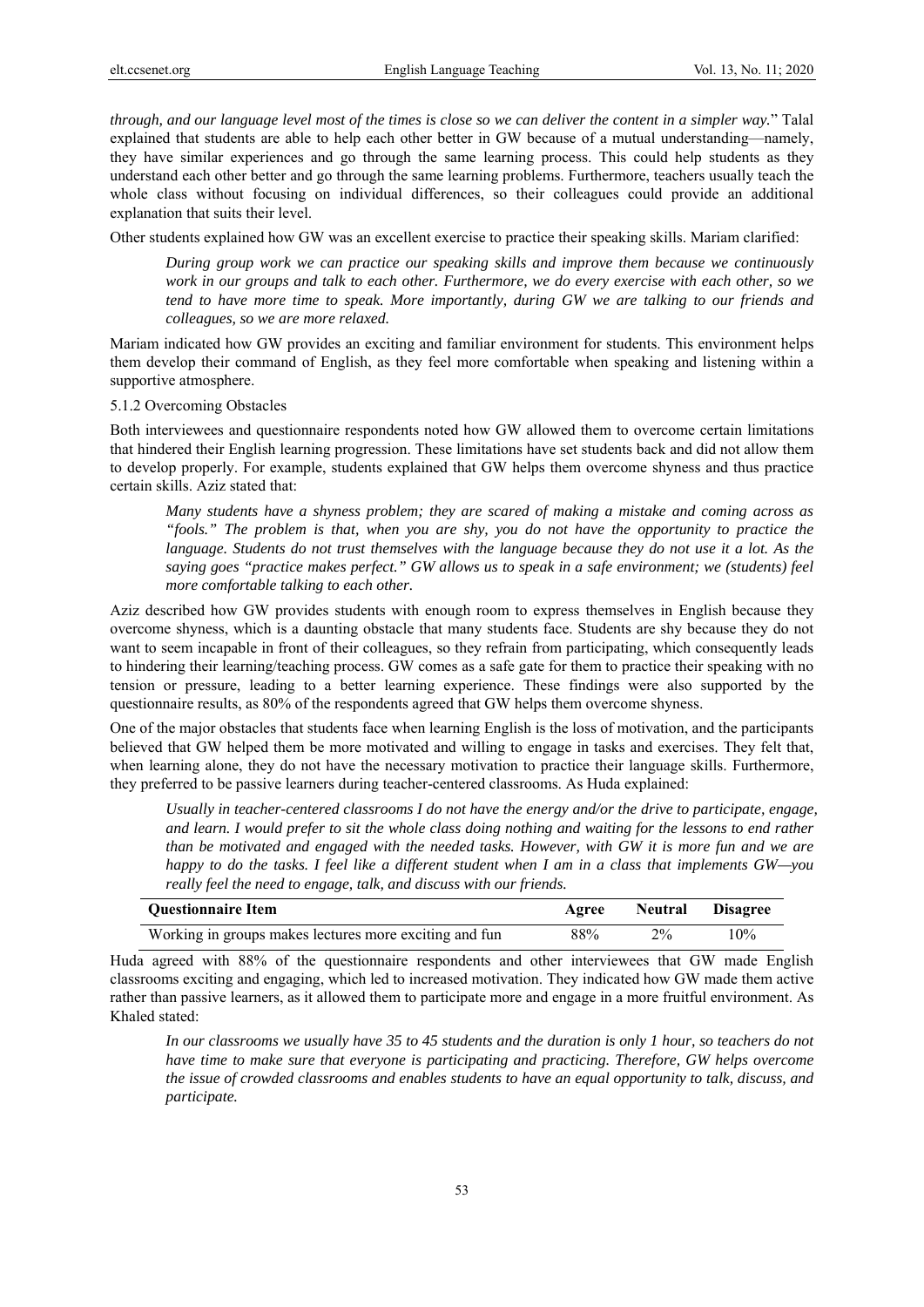Students such as Khaled expressed how GW overcomes issues pertaining to overcrowded classrooms. Other students stated that classrooms with more than 60 students made it impossible to participate and engage. They found GW to be a way to practice their language skills.

#### 5.1.3 Personal Gains

| <b>Ouestionnaire Item</b>                                                 | Agree | <b>Neutral Disagree</b> |        |
|---------------------------------------------------------------------------|-------|-------------------------|--------|
| Working in groups allows me to acquire other personal skills, such as 87% |       | $1\%$                   | $12\%$ |
| debating, communicating with others and becoming more                     |       |                         |        |
| self-confident                                                            |       |                         |        |

Interestingly, 78% questionnaire respondents associated GW not only with academic gains, but also with personal ones. These ranged from communication skills to debating skills. Thus, the benefits of GW go beyond the academic realm to include the social world. Several students illustrated how their communication skills improved because of GW. They explained that being able to talk, discuss, and debate honed their communication skills, and they were able to better negotiate meaning with others. As Salma explained:

*It is not just about practicing the language. I rarely get the opportunity to discuss and talk with other colleagues. These discussions and talks help me become a better communicator and understand when to listen, stop, or talk. [GW] gave me multiple opportunities to discuss and debate with other colleagues. I believe its benefits are beneficial in several ways.* 

In addition, 89% of questionnaire respondents agreed with this statement. They believed that GW helped them attain better communication skills as well as improve other non-academic skills that would help them later in life. Furthermore, other students showed how GW allowed them to gain self-confidence. It gave them the necessary attributes to speak out and talk with others, as Hamed demonstrated:

*Being able to talk and express my opinion is a huge advantage for me, and it boosted my confidence. As you know, most of the time we are not allowed to express ourselves and talk with others, so being able to do that in class and in a safe environment is a great advantage. After engaging in several GW exercises, I saw myself more relaxed when talking and sharing my opinion.* 

Such beliefs of the benefits of GW were also expressed in the questionnaire responses, as 85% of the respondents believed it made them gain more confidence in speaking in a general sense. Thus, all those who participated in this study agreed on this point. Interestingly, students also believe that GW helps them with social relations. They seemed to see GW as a gateway to social interactions and gaining new friends. As Jassim stated:

*I truly believe that GW helps us to break social boundaries. Usually we (students) do not have the chance to interact with each other, we just enter the class, listen, and then leave when the lecture is over. So, there are no other opportunities for us to meet and talk with our colleagues. With group work things are different; we have the chance to sit with each other, and the academic discussions break down the distance between us.* 

Students such as Jassim explained that they usually attend a lecture and leave, which does not allow them to talk or sit down with their colleagues. They also mentioned the idea that these in-class discussions could lead to friendships, as sitting with someone several times over a few months could build a solid relationship. Several students raised the issue of attentiveness and focus, as the group work or group discussion is directed along a different path. This issue, according to students, comes in different forms, as Faisal explained:

*It is sometimes difficult to function as a good group, it could sometimes be frustrating. Sometimes several members of a group will take it as a chance to talk about topics unrelated to the lecture and they start to chitchat about football, movies, or what they did last night. Even when they discuss the intended content or exercise, sometimes they get sidetracked by other academic but non-related topics.* 

#### *5.2 Difficulties*

GW was not free of negative affiliations; study participants identified several potential issues, ranging from those related to an academic matter to group functionality. Some participants explained how some students tended to shift the focus of the exercise or class work they were doing, creating more of a distraction. As Ahmed explained:

*Sometimes during GW some students begin talking about non-related topics. For example, they begin to talk about what they learned in other courses or their previous experience, which is something that does*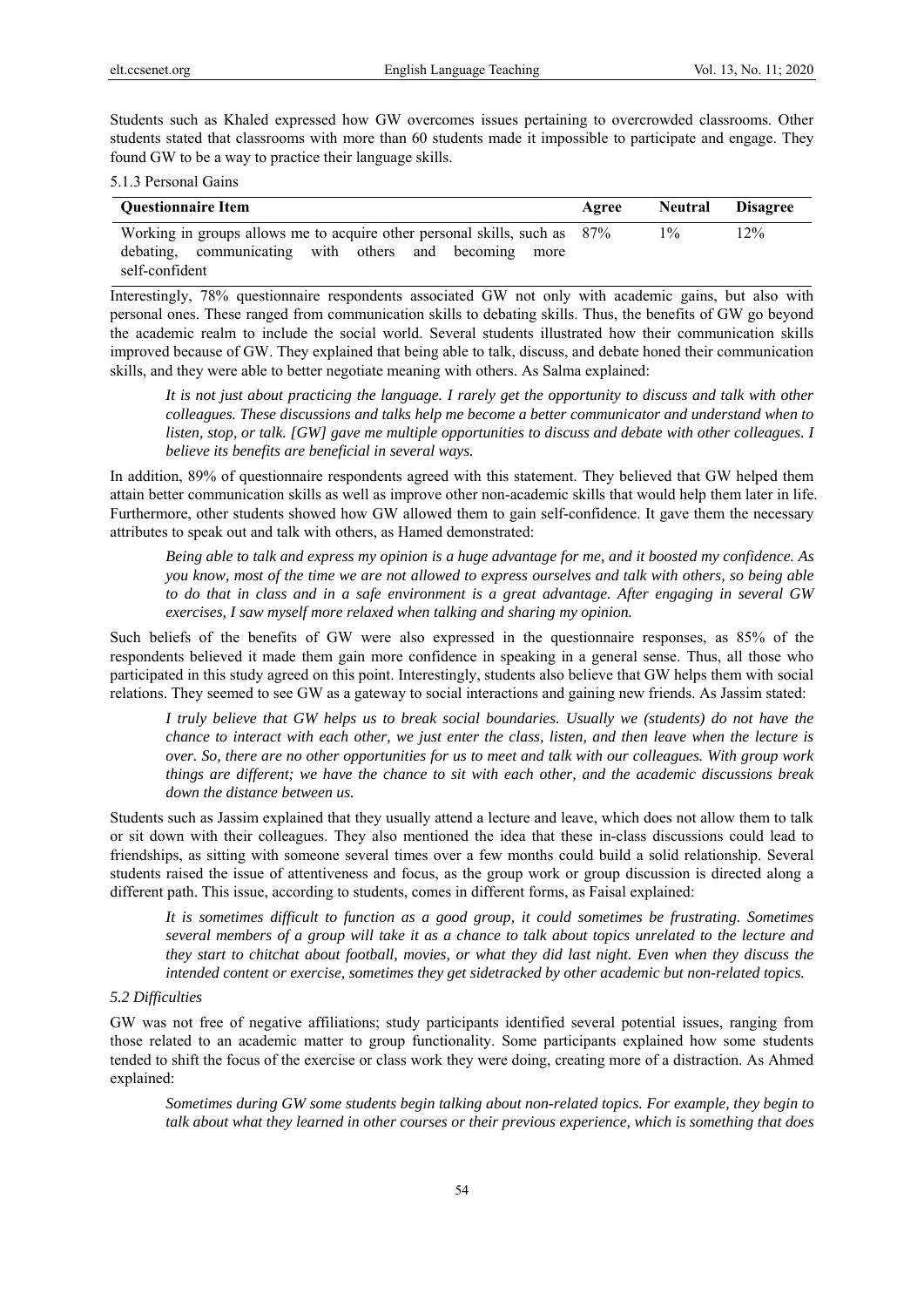*not concern us. Unfortunately, this happens a lot, and our time is wasted on topics that are not related to what we are doing.* 

Students such as Ahmed believe that they are sometimes sidetracked during group discussions, as others tend to shift the discussion to other topics. This leads them to prefer studying alone as they see GW as a waste of time. Furthermore, students expressed their concern that usually one student leads most of the discussions and takes control of how things go in the group. Usually this student has the highest level of English. As Nasser expressed:

*During group work or discussion, it is mainly the student with the highest level of English who controls how the work goes. Other students tend to listen and follow because they believe that he is the most capable in finishing the tasks. Therefore, they tend to sit and do nothing whilst the other student does most of the work. They even sometimes just nod their heads.* 

The majority of questionnaire respondents (69%) agreed that those with a high command of English usually take over the group. The rest disagreed, with some interviewees stating that this rarely happens. This result could be due to the fact that they have a good command of English and usually get involved or that the teachers distribute the students effectively and assign different tasks to them.

| <b>Ouestionnaire Item</b>                    | Agree  | Neutral | <b>Disagree</b> |
|----------------------------------------------|--------|---------|-----------------|
| All group members should have the same score | $71\%$ | 70/6    | 22%             |

Another issue raised about GW related to the academic matter of assigning grades. Some students discussed the issue of giving the same score to all group members regardless of how much effort they put in. The results from the questionnaire showed that 71% agreed that all group members should have the same score. During the interviews, students explained this matter in detail. Habib said:

*It is fair for all members to get the same score; even if some do more than others, it all comes down to what everyone puts in. Yes, some will say that others do not do a lot or some members are reliant on other members to do the task, but how can you know who did what? Who has the right to say who deserves what? Because the teacher will not be able to monitor everyone.* 

Students explained that it is the contribution itself that matters rather than the quantity of it. They argued that everyone contributes according to their capabilities, and that is what counts.

## **6. Discussion**

Learning a new language can be a daunting process as it requires a lot of effort, time, and concentration. Thus, it needs to be engaging and exciting to motivate students to reach the best possible outcome. Educational and language institutions continuously aim to find the necessary means to provide a beneficial experience to their students. One of those solutions is implementing GW in English learning/teaching classrooms. Although some negative issues were raised, the results of this study reflected many positive attributes of GW.

Participants explained that, in groups, they are able to discuss, ask for feedback, and request more clarification from other colleagues. This helps them improve their acquisition of the target language. Such findings support previous research on the role of the interaction hypothesis in second language acquisition (Ellis, 1997; Long, 2007), whereby students implement certain strategies such as paraphrasing, speaking more deliberately, or slowing down their speech (Brown, 2014). It seems the interaction caused by GW provides students with multiple sources of knowledge of the intended content. Students also expressed that this interaction made the learning process fun and exciting; it encouraged them to participate more and become engaged in class activities. Such findings are in line with other research, as Greenop (2007) reported how students enjoyed discussing, talking, and hearing other students' ideas and opinions. Furthermore, classroom discussions should not only be with teachers, as students should also discuss and talk amongst themselves. Thus, GW also shifts the learning environment from a teacher-centered classroom to a student-center classroom.

We need to understand that a positive learning environment ensures a better learning outcome. Research has shown how learning a new language causes comprehensibility issues (Habbash & Troudi, 2015) and could lead to several pedagogical and linguistic barriers (Skutnabb-Kangas, 2009). Therefore, educational institutions need to find the necessary tools to help their students engage in a positive learning experience. Students will eventually do better as long as they feel satisfied about themselves (Canfield, 1990). The findings of this study reflected how students enjoy themselves in GW and it motivates them to become active learners. It also allows them to overcome their shyness, which is an overwhelming obstacle that hinders students from practicing the language in class and maximizing the benefits.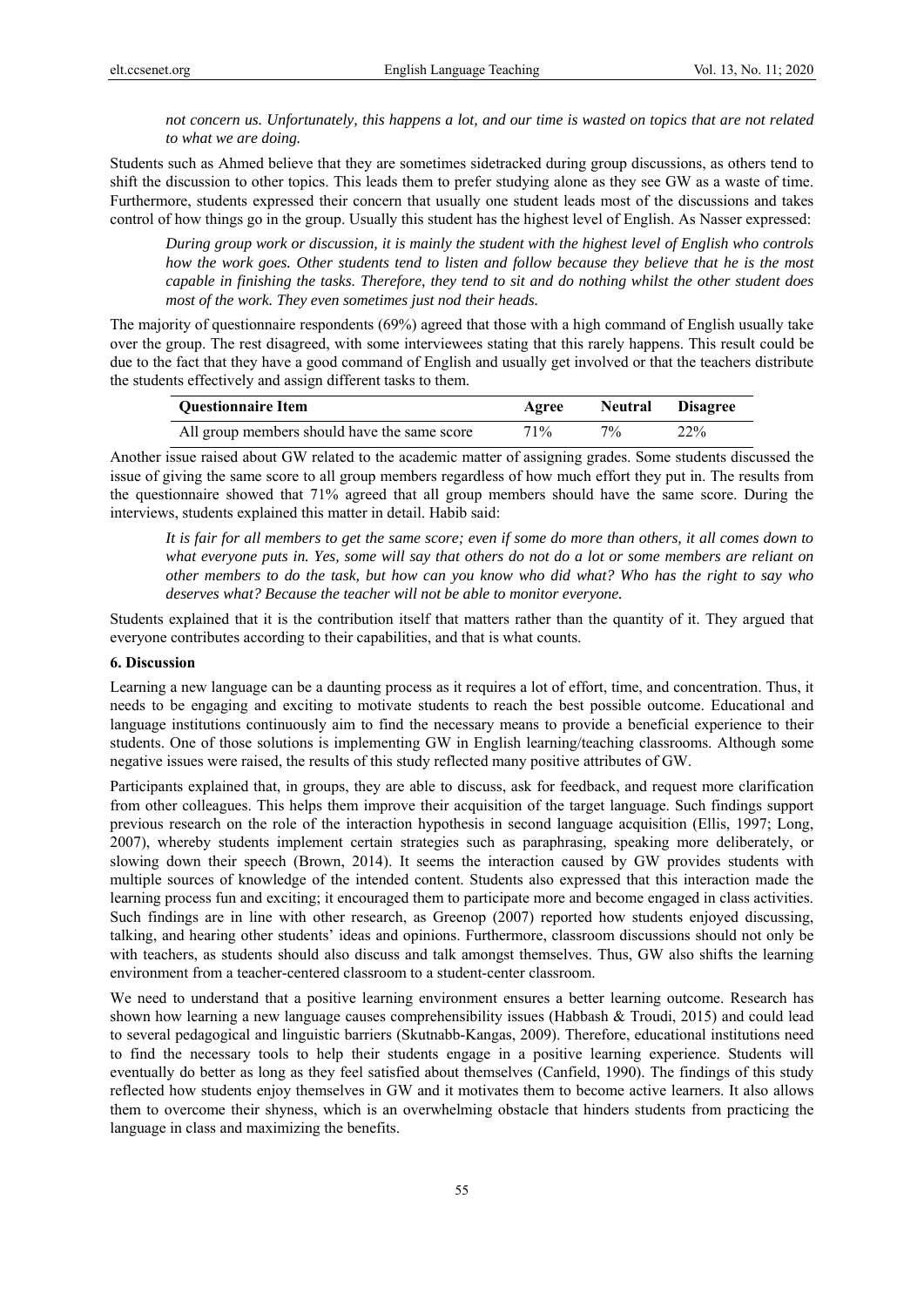Indeed, participants indicated how shyness is a major problem when trying to learn a new language. They are afraid of making mistakes, as they believe it makes them come across as inferior to their colleagues. Alazemi (2017) noted similar findings, as students were hesitant to raise their hands and answer because they were shy or afraid of making mistakes. GW put them in a safe environment where they felt safe to practice the tasks and engage in fruitful learning (Burke, 2011), an environment where they were able practice what they learn without feeling overwhelmed with stress and shyness.

From a non-academic perspective, the results also show that GW empowers students with a set of certain social skills. These skills will help them develop in non-academia fields as they become better communicators and listeners (Kasim, 2015). They could also be equipped with better managerial skills for working with groups, delegating roles, assigning tasks, and generally working in a group environment. Thus, it could be argued that GW better prepares them for their social lives, as it develops their interpersonal skills (Burke, 2011). Such findings have been echoed in other research in the area (Taqi & Al-Nouh, 2014), as students expressed how they felt that they were gaining more than learning the intended content. In addition, at the international level, Frykedal and Chiriac (2012) found that GW helps students socialize and interact at the social and personal levels—a finding also echoed in the current study. Students in this research expressed that, during GW, they had more time to build friendships and more opportunities to engage in conversations with their colleagues whom they rarely talk to in non-GW classrooms.

Research has also found that GW enhances other professional development skills, such as enabling students to perform critical skills for processing information (Bennett & Gadlin, 2012). Furthermore, it engages them in assessment skills, as they discuss and assess several options to reach a final group conclusion, and management skills, because they learn how to properly execute a role given to them in their groups (Jackson et al., 2014). The findings of this study, as well as those of other research, suggest that the benefits of GW go beyond the small class or learning environment, as the positive aspects attached to it could help students later in life. Thus, it becomes an opportunity for students to learn content as well as practice skills that could have a progressive effect later in life.

However, GW also presents certain disadvantages. Students stated that, in some cases, one person controls most of the group while the rest tend to listen and agree. Such an issue is not new to GW, as many instructors find it easy to randomly select group members instead of assigning certain roles, which could lead to an imbalanced group that causes such issues (Burke, 2011). Similar findings were found in other research in the Arabian Gulf area (Alfares, 2017) and in other parts of the world (Frykedal & Chiriac, 2012; Seric & Pranicevic, 2018). The results also show that some students tend to socialize in groups, which is usually caused when students self-select their own groups. However, research shows that groups assigned by teachers usually perform better than those selected by the students themselves (Felder & Brent, 2001). Students have different learning objectives according to their competency level in English; some students take a long time to understand a task whereas others want to move on and still others just want to utilize the time to talk about personal matters. These issues need to be considered by teachers when distributing groups.

Furthermore, it appears that students think about grade distribution in GW, as their viewpoints differ in grading the group as a whole or individually. Such views have been expressed in earlier research, where it seems to be a common topic amongst students around the world. As Burke (2011) explained, group evaluation is a difficult task. If students are evaluated as a group, then it could spread a sense of unfairness; if evaluated individually, it could destabilize group solidarity (Davis, 1993). The implication for teachers here is to clearly explain to students the evaluation process by setting out a clear grading rubric. According to Stevens and Levi (2005), a rubric will help reduce grading time for teachers and help students to focus their efforts, thereby improving their achievement.

An important implication for teachers is to take care of how groups are formed and roles are distributed as well as how they function. In order to ensure the utmost benefit of groups, teachers need to monitor how groups work and ensure that every student is involved by assigning specific roles. Teachers also need to walk around the classroom and check that all students are properly working within their groups. As Bolton (1999) explained, teachers still need to do student coaching, offering observations, suggestions, and insights to groups as needed.

#### **7. Conclusion**

GW offers ample benefits, both academically and socially. The bulk of evidence in this study showed that an overwhelming majority of students recognized the positive environment GW created, which helped them better understand the course content, provided them with multiple sources of knowledge, and more importantly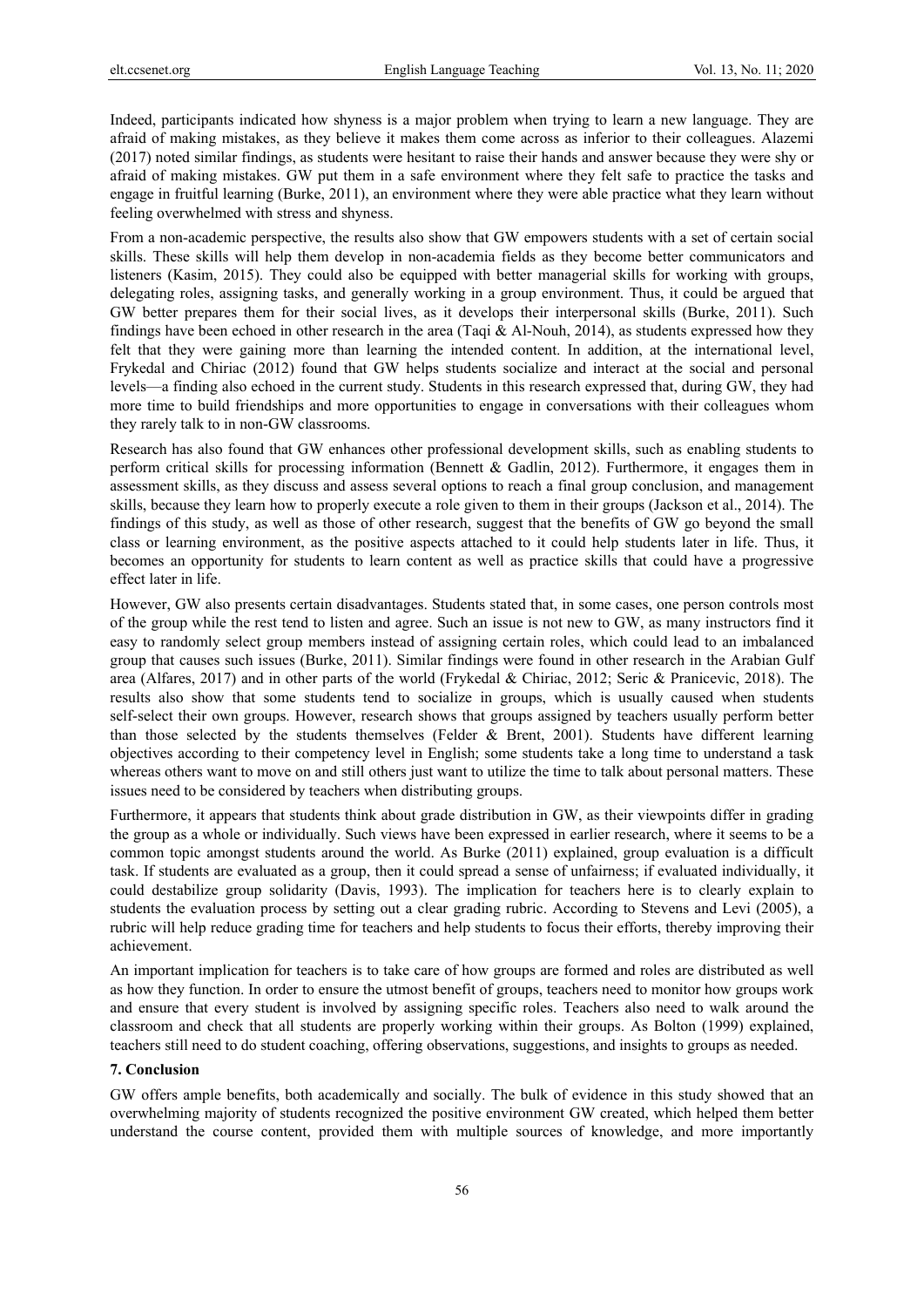motivated them. Although several negative issues were also raised, the majority of them could be addressed through more teacher intervention, monitoring, and effective observations of how students function.

This study, as well as previous research, has shown the importance of GW in EFL and English as a second language classrooms. With proper administration and preparation, GW could benefit students on many levels. It is not enough for teachers to merely state the task and leave students to work out the rest, such as distributing roles, developing the groups, and determining how they function internally. It is the teachers' role to ensure that the groups work at a high level of functionality (Bolton, 1999).

#### **References**

- Alazemi, A. (2017). *Teaching of academic subjects in English and the challenges Kuwaiti students face*  [Unpublished master's thesis]. The University of Exeter.
- Alfares, N. (2017). Benefits and Difficulties of learning in group work in EFL classes in Saudi Arabia. *English Language Teaching, 10*(7), 247-256. http://doi.org/10.5539/elt.v10n7p247
- Al-Rabah, S., Wu, S., Alotaibi, A., & Aldaihani, H. (2016). English teachers' use of learners' L1 (Arabic) in college classrooms in Kuwait. *English Language Teaching, 9*(1), 1-11. http://doi.org/10.5539/elt.v9n1p1
- Alshatti, S., & Sabti, A. (2012). The impact of spending on private tutoring on the Kuwaiti family budget. *Almanshawi, 12*(5), 1-7.
- Bennett, L. M., & Gadlin, H. (2012). Collaboration and team science: From theory to practice. *Journal of Investigative Medicine, 60*(5), 768-775. https://doi.org/10.2310/JIM.0b013e318250871d
- Bolton, M. K. (1999). The role of coaching in student teams: A 'just-in-time' approach to learning. *Journal of Management Education, 23*(3), 233-250. https://doi.org/10.1177%2F105256299902300302
- Brown, H. D. (2001). *Teaching by principles: An interactive approach to language pedagogy*. Addison Wesley Longman.
- Brown, H. D. (2014). *Principles of language learning and teaching: A course in second language acquisition*  (6th ed.). Pearson Education ESL.
- Bryman, A. (2012). *Social research methods* (4th ed.). Oxford University Press.
- Burke, A. (2011). Group work: How to use groups effectively. *The Journal of Effective Teaching*, *11*(2), 87-95.
- Canfield, J. (1990). Improving students' self-esteem. *Educational Leadership, 48*(1), 48-50.
- Chiriac, E. H. (2014). Group work as an incentive for learning: Students' experiences of group work. *Frontiers in Psychology, 5*, 1-10. https://doi.org/10.3389/fpsyg.2014.00558
- Davis, B. G. (1993). *Tools for teaching*. Jossey-Bass Inc.
- Dörnyei, Z. (2007). *Research methods in applied linguistics*. Oxford University.
- Ellis. R. (1997). *Second language acquisition*. Oxford University Press.
- Felder, R. M., & Brent, R. (2001). Effective strategies for cooperative learning. *Journal of Cooperation & Collaboration in College Teaching, 10*(2), 69-75. https://doi.org/10.1021/bk-20070970.ch004
- Frykedal, K. F., & Chiriac, E. H. (2012). Group work management in the classroom. *Scandinavian Journal of Educational Research, 5*(56), 1-13. http://doi.org/10.1080/00313831.2012.7225098
- Greenop, K. (2007). Students' perceptions of efficacy and preference for two lecture formats. *South African Journal of Psychology, 37*(2), 361-367. http://doi.org/10.1177/008124630703700212
- Habbash, M., & Troudi, S. (2015). The discourse of global English and its representation in the Saudi context: A postmodernist critical perspective. In R. Raddawi (Ed.), *Intercultural communication with Arabs: Studies in education, professional and societal contexts*. Springer. https://doi.org/10.1007/978-981-287-254-8\_5
- Hamza, A. (1994). *The communicative approach: Practising teachers' perceptions versus the theory*  [Unpublished MA dissertation]. University of Liverpool.
- Jackson, D., Sibson, R., & Riebe, L. (2014). Undergraduate perceptions of the development of team working skills. *Education+ Training, 56*(1), 7-20. https://doi.org/10.1108/ET-01-2013-0002
- Kasim, U. (2015). Implementation of group work in the classroom. *Lingua, 12*(1), 97-106. https://doi.org/10.30957/lingua.v12i1.74
- Kuwait University. (2016). Kuwait University statistics. *The Office of The Vice President for Planning*, 1-7.